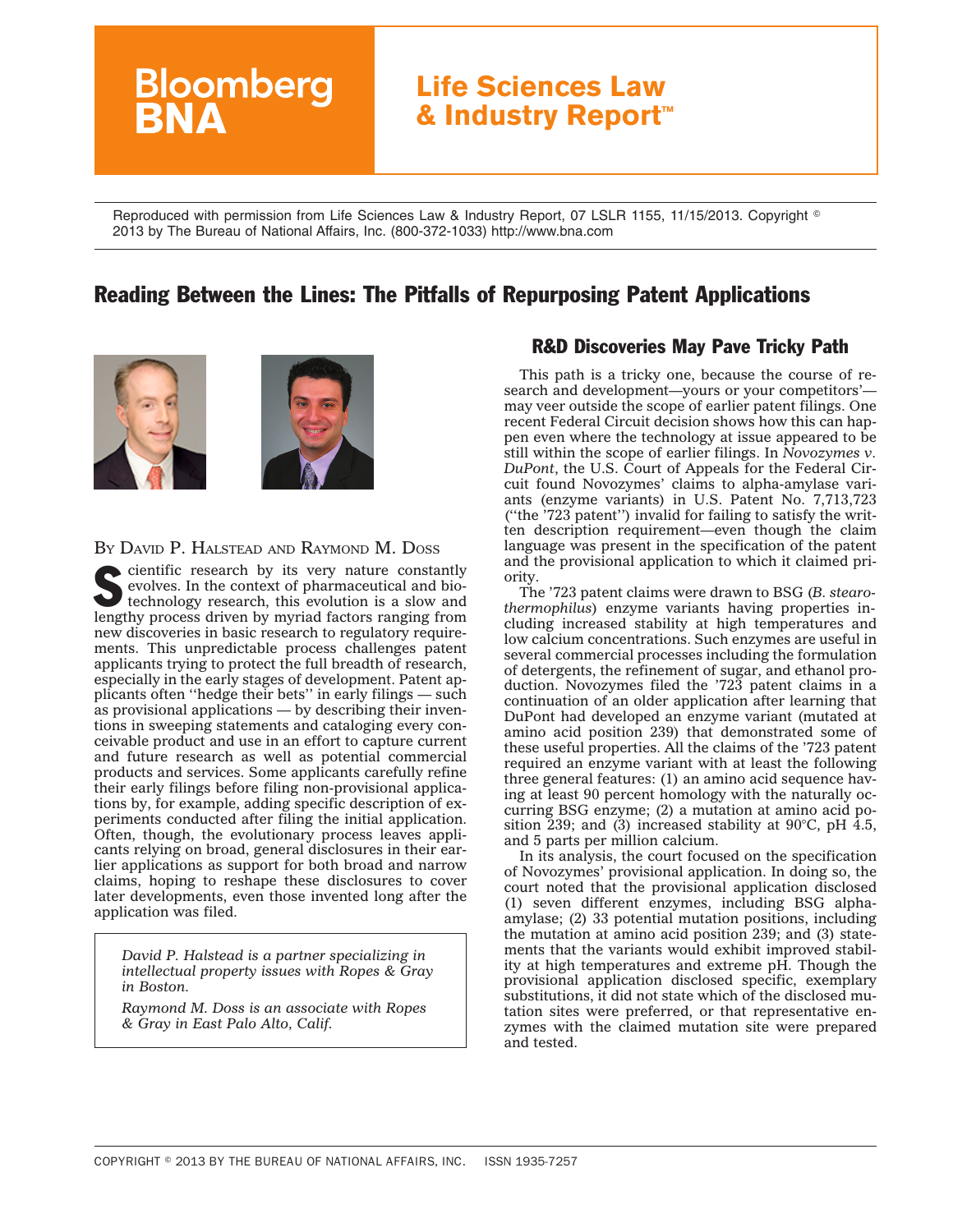Although the court agreed that *each of the three characteristics was expressly disclosed in the provisional application individually*, it expressed concern about combining all three together:

> While the [provisional] application provides formal textual support for each individual limitation recited in the claims of the '723 patent, it nowhere describes the actual functioning, thermostable alpha-amylase variants that those limitations together define. Taking each claim—as we must—as an integrated whole rather than as a collection of independent limitations, one searches the [provisional] application in vain for the disclosure of even a single species that falls within the claims or for any ''blaze marks'' that would lead an ordinarily skilled investigator toward such a species among a slew of competing possibilities.

The court clearly stated that the written description requirement may not be satisfied by stitching together disparate portions of the specification to arrive at the claimed invention. A fair analogy may be made to proceedings before the European Patent Office (EPO), where Article 123(2) EPC prohibits the amendment of an application ''in such a way that it contains subject matter which extends beyond the content of the application as filed.'' While this might suggest merely that the applicant cannot claim *more broadly* than the scope of the original filing, the EPO has interpreted this article to require that the specification provide near *ipsis verbis* or literal support for the claimed invention — an issue that can plague narrow claims as well. Thus, claiming a combination of elements requires that the original disclosure clearly and unambiguously supports the combination of those elements in the same manner as in the claim.

The complicated facts of *Novozymes* make it difficult to predict how strictly the Federal Circuit intends to enforce the written description requirement. For example, the court specifically noted that the provisional application failed to describe an enzyme variant within the scope of the '723 patent claims — a failure of the type that doomed Ariad in *Ariad v. Lilly* (Fed. Cir. 2010). Had the provisional application disclosed an enzyme inherently falling within the scope of the claims (i.e., which by its nature satisfied all the claim elements), even without specifically ascribing all of the claimed properties to that enzyme, would the *Novozymes* court have ruled differently? No one wants to be the first to find out. But that type of situation—where the sole support for a combination of claim features is found only in a specific example—would not lend patentability to such a claim under the EPO's system. Only the specific example itself—nothing broader—would be patentable.

Though the court focused on the content of the provisional application in its analysis, the priority date was less the issue than simply whether or not the application supported the claims. Indeed, the court noted that the provisional application and the issued patent had nearly identical specifications. Typically, however, not only are there differences between a provisional and subsequent non-provisional applications, but the differences can be substantial. The right to a priority filing date can be critical to the patentability of a claim, especially in publish-or-perish academic environments or fiercely competitive technologies. One of the requirements of a proper priority claim is that the provisional application provide the requisite written description for the ultimately claimed invention. Accordingly, even

where the specification of an issued patent properly describes the claimed invention, if the earlier-filed provisional application fails to provide adequate written description support, prior art arising between the provisional and non-provisional filings may undermine the claim. Filing broad and general provisional applications may fail to support narrow claims, just as narrow ''cover sheet'' provisionals often lack support for broad claims.

#### 'First-to-File' Demands Adequate Written Description Support

The recent change in U.S. patent law — from the "first-to-invent" to the "first-inventor-to-file" system redoubles the importance of ensuring that provisional applications contain adequate written description support. March 2013 saw a landslide of patent filings seeking examination under the older ''first-to-invent'' system, which offers more favorable ground for many patent applicants. Later applications that claim priority to first-to-invent applications also receive the benefit of the first-to-invent system—but only so long as every claim presented in the later application is supported in the first-to-invent priority document. *Novozymes* may be an early warning sign that presenting a claim to a specific embodiment that is not adequately supported in its priority document can cost the later application its first-to-invent status—and send it irrevocably into the first-to-file system. Similarly, the U.S.'s one-year grace period runs from the first application that adequately discloses the claimed invention. If the patentability of that application depends on swearing behind prior art or showing an earlier date of invention, then all is lost.

In *Novozymes*, the majority may have been troubled by what it considered to be the speculative disclosure of a plethora of possible alpha-amylase variants without either explicit disclosure of the claimed variant (with the three general features recited in the claim), or an indication that Novozymes had possessed—physically or even conceptually—a BSG alpha-amylase variant substituted at position 239 at the time the provisional application was filed. These concerns likely were amplified by the perception that Novozymes' claims were an awkward retrofit inspired by a competitor's research successes. In light of this holding, applicants should be vigilant in reviewing their patent filings to ensure that they cover the current state of research. Filing new applications covering the latest research developments is a more reliable alternative than creative claiming in established portfolios, especially in applications reliant on the inventor-friendly first-to-invent system. In instances where new filings are not a viable option, applicants should take steps to protect the first-to-invent status of existing portfolios by pursuing aggressive claims in applications that won't jeopardize the first-to-invent status of related applications.

The *Novozymes* holding casts a dark shadow into the pharmaceutical space as well. Organic molecules are often protected by broad Markush structures with many independently defined variable substituents. If prior art requires narrowing the scope of the claim, the specification may lack support for claims where two or more variables must be narrowed simultaneously. The EPO generally prohibits simultaneous narrowing of two or more variables—unless of course the specification ex